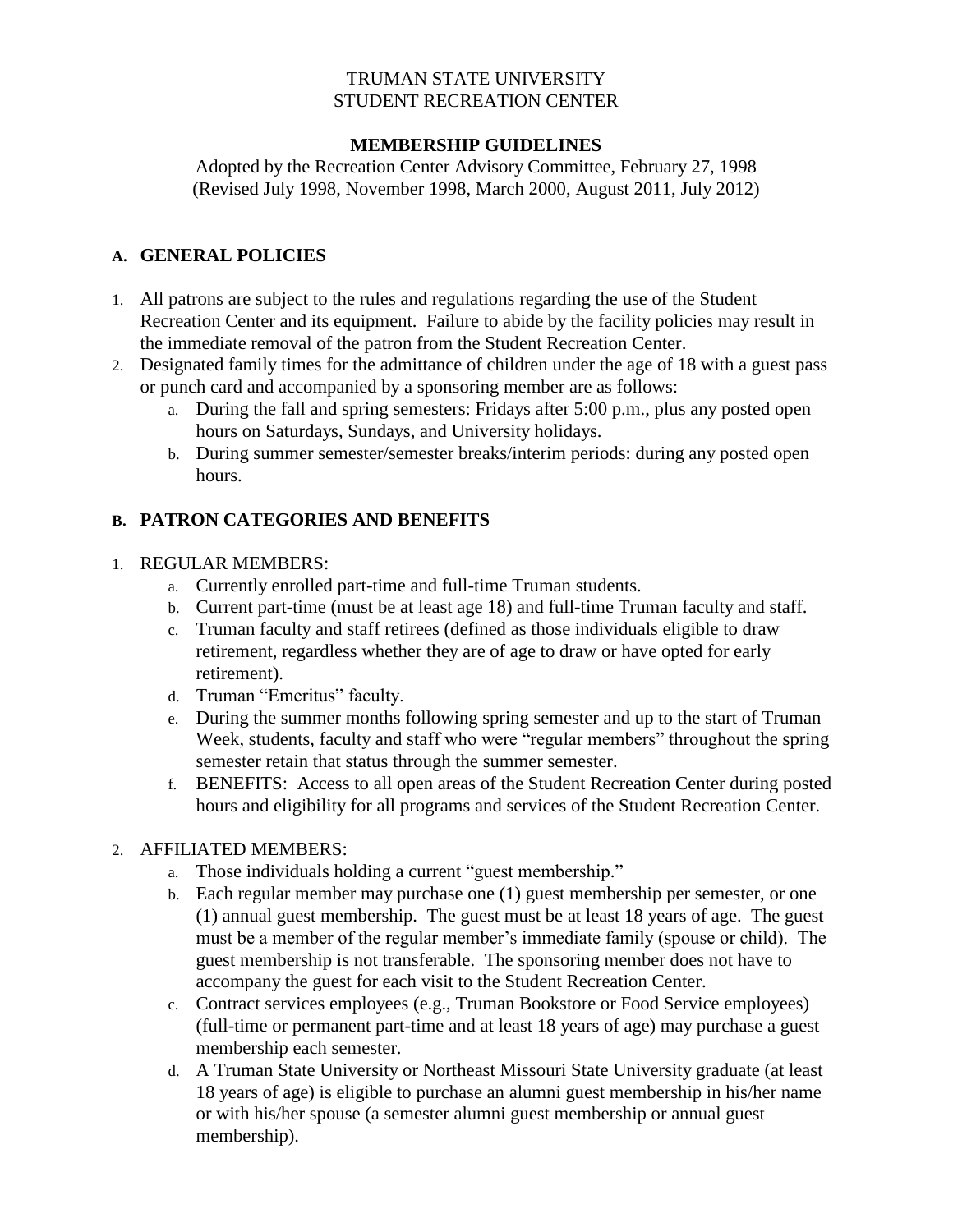- e. An individual who donates a minimum \$500.00 to the Truman State University Foundation is eligible to purchase a non-alumni guest membership in his/her name or with his/her spouse (a semester non-alumni guest membership or annual non-alumni guest membership). The donation must have occurred in the current fiscal year of the University.
- f. Special groups may be approved by the Recreation Center Advisory Committee or the Director as eligible to purchase individual guest memberships (per semester or annually) without a sponsoring member. Note: Children under the age of 18 may not have a guest membership.
- g. BENEFITS: Access to all open areas of the Student Recreation Center during posted hours and eligibility for all programs and services of the Student Recreation Center except intramurals.

# 3. PUNCH CARD HOLDERS:

- a. Each regular member may purchase a 10-visit punch card for each member of the regular member's immediate family (spouse or child) living in his/her household. A Truman State University or Northeast Missouri State University graduate may purchase a punch card without a sponsoring member.
- b. Punch cards are not available to other guests.
- c. Punch cards are specific to the person named. They are not transferable.
- d. The sponsoring member does not have to accompany the punch card holder for each visit to the Student Recreation Center (except children under age 18).
- e. Punch cards for guests under age 18 are restricted for use during family times. Children under the age of 18 must be under the direct supervision by the sponsoring member at all times (except in locker rooms).
- f. Additional punch cards may be purchased for the same person once all punches on the first punch card are used.
- g. Punch cards expire on August  $14<sup>th</sup>$  each year. There are no refunds for unused punches.
- h. A picture ID is required to be presented with the punch card for anyone age 18 or older. A picture ID is preferred to be presented with the punch card for any child under age 18.
- i. BENEFITS: Access to all open areas of the Student Recreation Center during posted hours, and eligibility for all programs and services of the Student Recreation Center except intramurals and semester/annual locker rentals. Children under age 18 may not attend or participate in the Instructional Programs. Children under age 18 must be under the direct supervision of the sponsoring member at all times (except in locker rooms). Children under age 14 may not be present in the Weight Room and may not use any of the exercise/weight equipment.

# 4. DAILY GUESTS:

- a. Those individuals who have been admitted with a daily guest pass purchased or obtained by a regular or affiliated member.
- b. Any regular or affiliated member may purchase up to two (2) guest passes each day. The guest passes when purchased must name the guest and sponsoring member.
- c. Guest passes are not transferable. Guest passes are valid for one entry into the Student Recreation Center.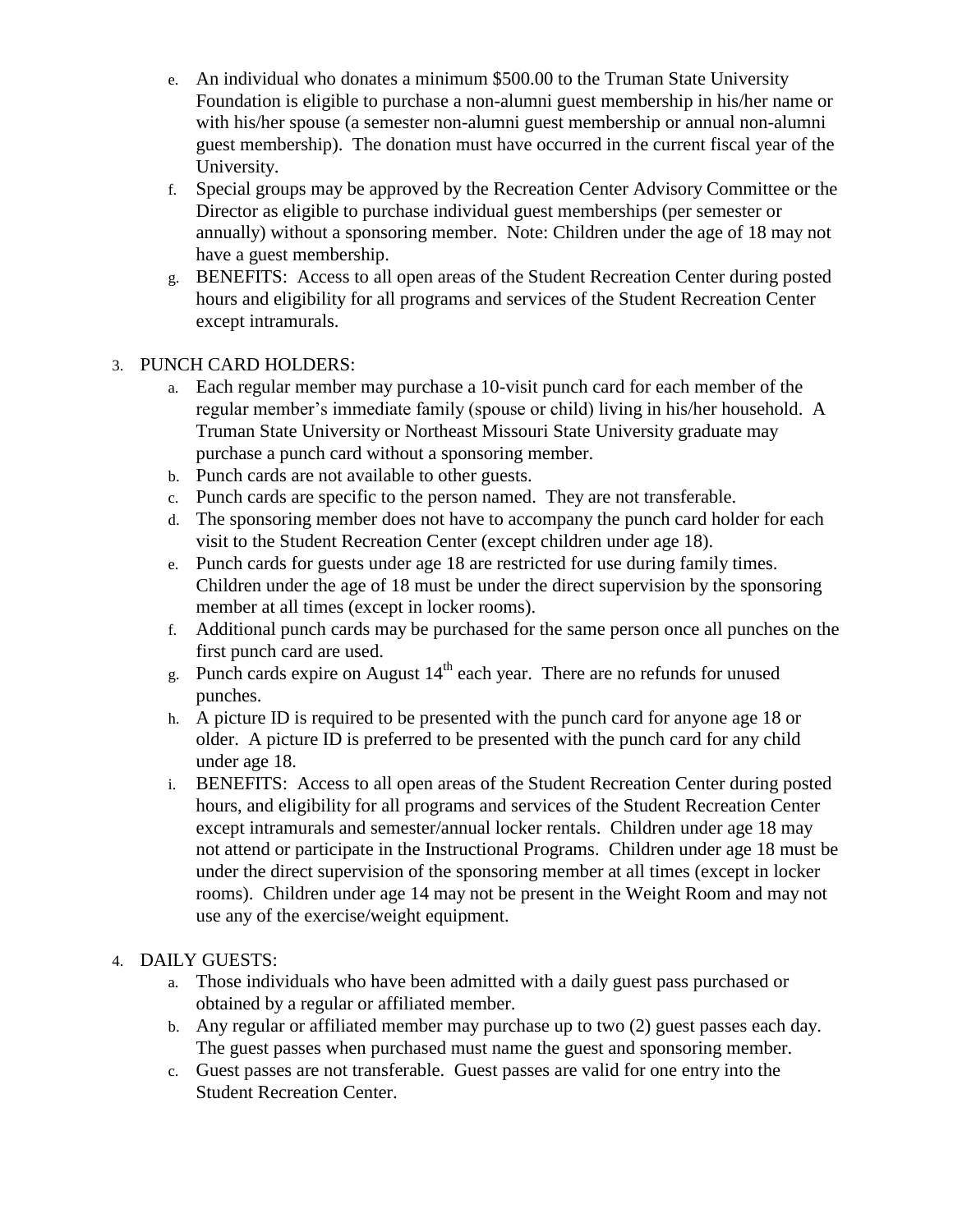- d. Guests must present a picture ID along with the guest pass for admittance to the Student Recreation Center. The sponsoring member must accompany the guest for admittance to the Student Recreation Center, and remain in the Student Recreation Center with his/her guest.
- e. Children under age 18 admitted with a guest pass must be under the direct supervision by the sponsoring member at all times (except in locker rooms). Children under age 18 are restricted to access only during family times.
- f. Special groups may be approved by the Recreation Center Advisory Committee or the Director as eligible to purchase daily guest passes without a sponsoring member.
- g. BENEFITS: Access to all open areas of the Student Recreation Center during posted hours, and eligibility for all programs and services of the Student Recreation Center except intramurals and semester/annual locker rentals. Children under age 18 may not attend or participate in the Instructional Programs. Children under age 18 must be under the direct supervision of the sponsoring member at all times (except in locker rooms). Children under the age of 14 may not be present in the Weight Room and may not use any of the exercise/weight equipment.
- 5. SPECIAL GUESTS:
	- a. Individuals identified by Departments or Offices as "special" to the University (e.g., guest speaker, corporate recruiter, visiting lecturer, visiting alums). Special guest passes may be purchased by the Department or Office and given to their special guest or resold to their special guest. Visiting alumni may purchase a special guest pass from the Advancement Office (MC205). The special guest does not have to be accompanied by a sponsoring member. A special guest pass is valid for one entry into the Student Recreation Center.
	- b. BENEFITS: Access to all open areas of the Student Recreation Center during posted hours, and eligibility for all programs and services of the Student Recreation Center except intramurals and semester/annual locker rentals. Children under age 18 must be under the direct supervision of the adult special guest at all times (except in locker rooms). Children under age 14 may not be present in the Weight Room and may not use any of the exercise/weight equipment.

# 6. SPECIAL GROUPS:

- a. Groups requesting special access (e.g., summer camps, community youth groups, etc.) must initially detail a request in writing for presentation to the Recreation Center Advisory Committee or Director. If approved, those individuals will be admitted as guests upon payment of the appropriate fees.
- b. BENEFITS: Access to specified areas of the Student Recreation Center. Eligibility for certain programs/services may be restricted.

# 13. VISITORS:

Visitors may sign in at the Member Services Desk of the Student Recreation Center and tour the Student Recreation Center without charge. Visitors may not "use" the Student Recreation Center. Visitors are not eligible for any programs and services of the Student Recreation Center.